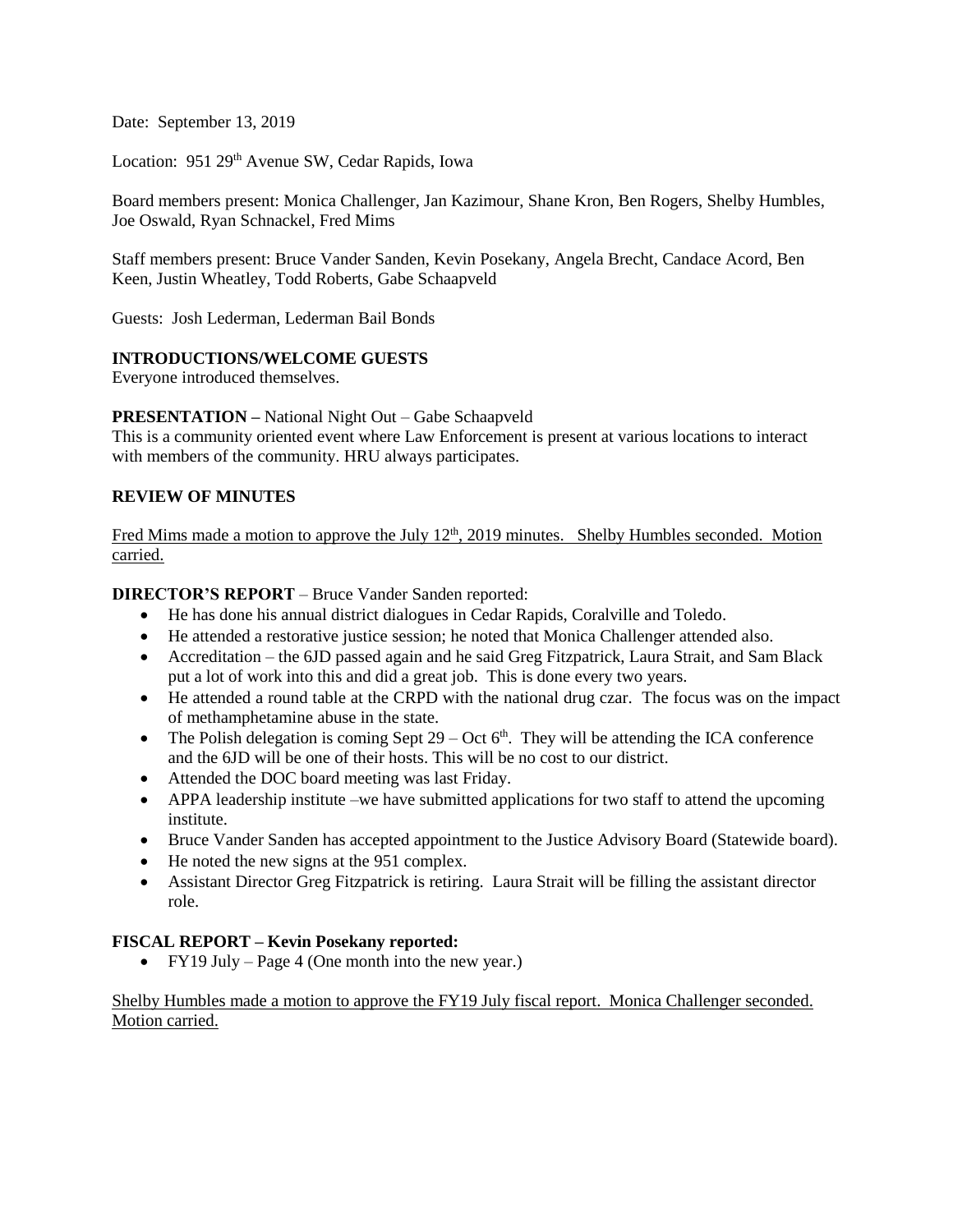## **BOARD OF DIRECTORS MEETING September 13th, 2019 – Page 2**

# **ADVISORY COMMITTEE REPORTS**

Southern (8/13/19) Pages 5 and 6 – Ryan Schnackel noted there wasn't a quorum. Under the victim update, the Pat Meyer Vision Award Ceremony will be held on October  $24^{\text{th}}$ , 2019. Gun exchange program was discussed.

Northern (7/16/19) Pages 7 and 8 – Employment of probation/parole clients was discussed at this meeting.

Client Services  $(8/29/19)$  - Pages 9 and  $10$  – This committee focuses on making sure 6JD staff are aware of most recent resources for clients. They facilitate brown bag lunches to educate staff on these resources. It was reported that there were several new referrals that came from this and helps staff help clients with resources.

Law Enforcement  $(9/4/19)$  - Pages 11 and  $12 - A$  couple of federal intensive agents attended and talked about how they profile. Wayne Jerman gave a lot of praise with the probation/parole agents. Cultural Competency (9/12/19 – will have minutes in the next Board packet

# **OLD BUSINESS**

• Other

## **NEW BUSINESS**

- Accreditation Bruce Vander Sanden noted the accreditation letter in the packet that reads the 6JD passed. They noted the 6JD did a great job.
- BizLibrary Award Todd Roberts talked about BizLibrary. The 6JD has chosen BizLibrary for a learning platform. We rolled this out to staff, there are monthly assignments, created some curriculums around these also for training. In the last 18 months, a solid curriculum was created. Todd Roberts filled out the application to be considered for recognition and he then showed the video.
- Bail Reform Video by CNN was shown
- Parking Lot Lights

Kevin Posekany showed a PowerPoint on the parking lot light changes. A GE consultant came in and assisted with this. Went from halogen to LED lighting and had frequent replacements. Calculated cost savings is: 4.12 years to pay back in utility cost in Coralville, and a little over 3 years to pay for themselves in Cedar Rapids.

• Legislative Night This will be held on November  $13<sup>th</sup>$  and we will hold the Board meeting at 4:00 p.m. prior to this.

# **POLICY REVIEW –**

049-19 Department Awards

Joe Oswald made a motion to approve the changes made to the policy listed above. Fred Mims seconded. Motion carried.

## **CONTRACT REVIEW** –

1. Hinzman/Nelson Sprinkler System

Monica Challenger made a motion to ratify the contract listed above. Jan Kazimour seconded. Motion carried.